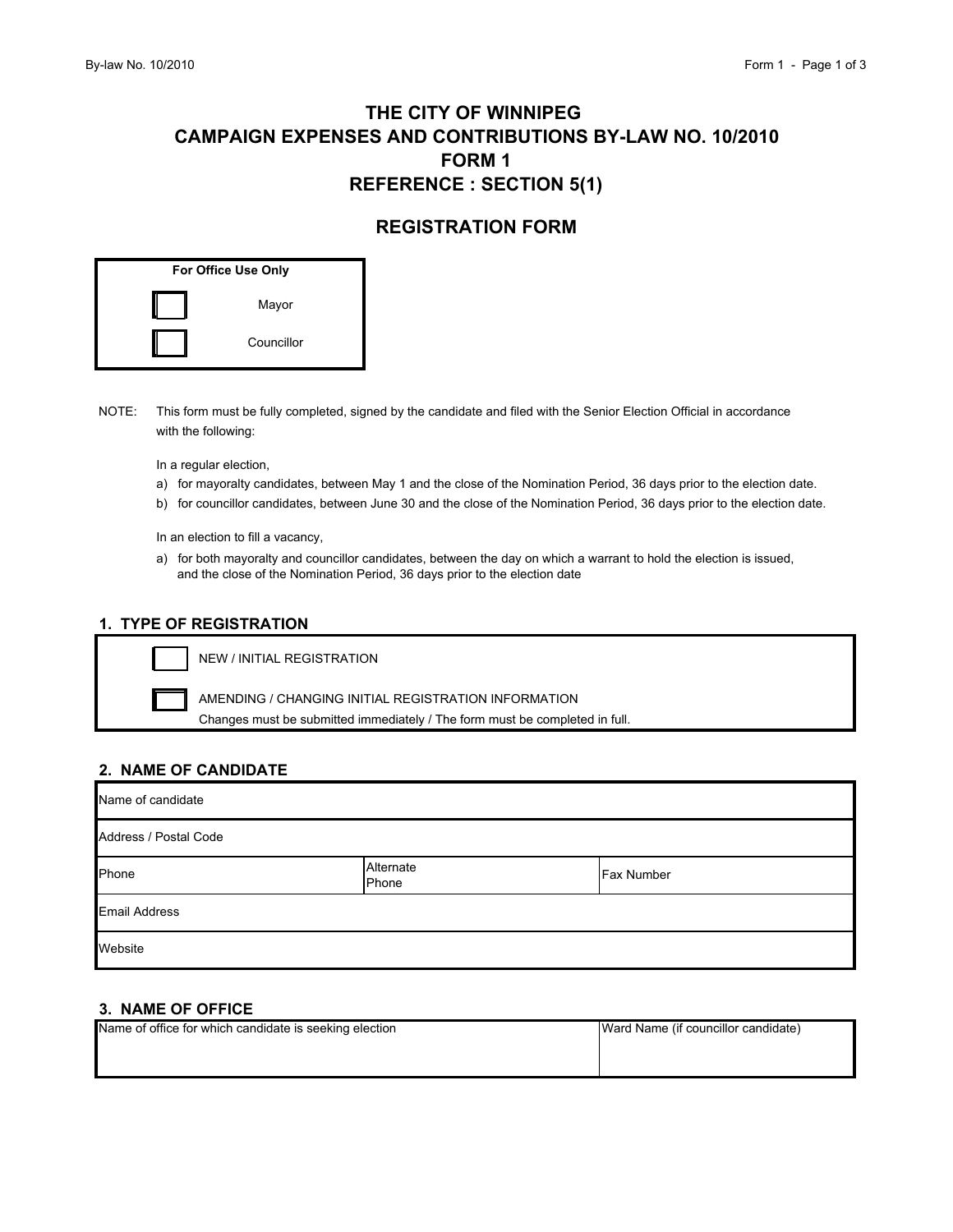#### **4. OFFICIAL AGENT (SECTION 7) - Registration form must include Attachment # 1 - OACF**

| Name                  |                    |                   |
|-----------------------|--------------------|-------------------|
| Address / Postal Code |                    |                   |
| Phone                 | Alternate<br>Phone | <b>Fax Number</b> |
| <b>Email Address</b>  |                    |                   |

#### **5. AUDITOR (SECTION 22) (The auditor must be a chartered professional accountant authorized to provide accounting services in Manitoba in accordance with** *The Chartered Professional Accountants Act***.) Registration form must include Attachment # 2 - ACF**

| Name of Accountant    |                   |  |
|-----------------------|-------------------|--|
| Name of Firm          |                   |  |
| Address / Postal Code |                   |  |
| Phone (Business)      | <b>Fax Number</b> |  |

#### **6. DEPOSIT OF CONTRIBUTIONS (add names of additional designated signing officers on separate sheet)**

| Name of financial institution |  |
|-------------------------------|--|
|                               |  |
|                               |  |
| Address / Postal Code         |  |
| Address / Postal Code         |  |
| Address / Postal Code         |  |
| Address / Postal Code         |  |
|                               |  |

#### **7. LOCATION WHERE CANDIDATE'S RECORDS ARE MAINTAINED (e.g. office, home, etc.)**

| Location              |  |
|-----------------------|--|
| Address / Postal Code |  |
| <b>Contact Person</b> |  |